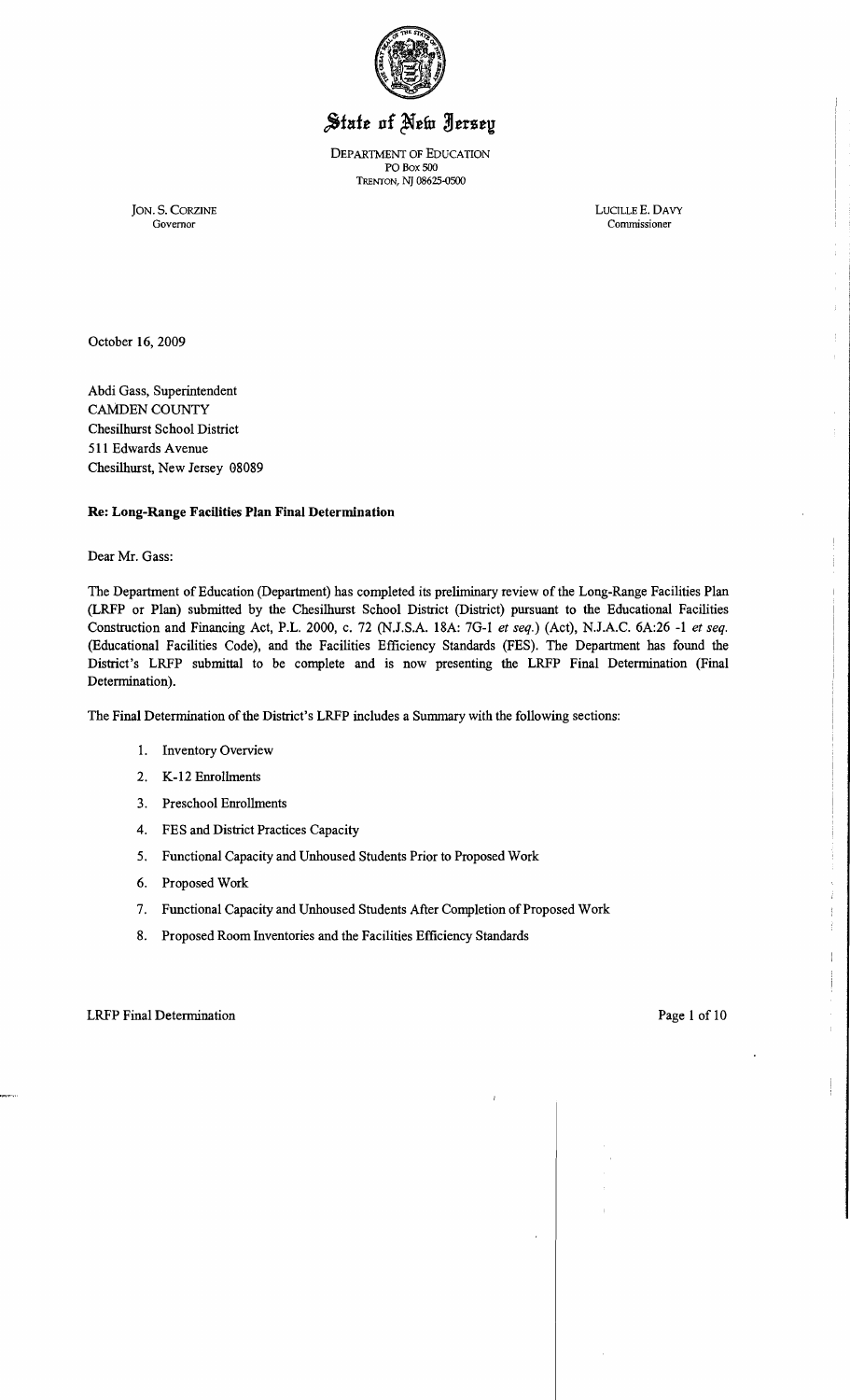Major LRFP approval issues include the adequacy of the LRFP's proposed emollments, school capacities, and educational spaces. Approval of the LRFP, and any projects and costs listed therein, does not imply approval of an individual school facilities project or its corresponding costs and eligibility for State support under the Act. Similarly, approval of the LRFP does not imply approval of portions of the Plan that are inconsistent with the Department's FES and proposed building demolition or replacement. Determination of preliminary eligible costs and final eligible costs will be made at the time of the approval of a particular school facilities project pursuant to N.J.S.A. 18A:7G-5. The District must submit a feasibility study as part of the school facilities project approval process, pursuant to NJ.S.A. 18A:7G-7b, to support proposed building demolition or replacement. The feasibility study should demonstrate that a building might pose a risk to the safety of the occupants after rehabilitation or that rehabilitation is not cost-effective.

Following the approval of the LRFP, the District may submit an amendment to the approved LRFP for Department review. Unless and until an amendment to the LRFP is submitted to and approved by the Commissioner of the Department pursuant to N.J.S.A. 18A:7G-4(c), the approved LRFP shall remain in effect. The District may proceed with the implementation of school facilities projects that are consistent with the approved LRFP whether or not the school facilities project contains square footage that may be ineligible for State support.

We trust that this document will adequately explain the Final Determination and allow the District to move forward with the initiation of projects within its LRFP. Please contact Cathy Bravo at the Office of School Facilities at (609) 943-5888 with any questions or concerns that you may have.

Sincerely,

Tuille Wall

Lucille E. Davy Commissioner

Enclosure

c: John Hart, Chief of Staff

Peggy Nicolosi, Camden County, Executive County Superintendent Bernard E. Piaia, Director, School Facilities, Office of the Chief of Staff Susan Kutner, Director, Policy and Planning, School Facilities, Office of the Chief of Staff Cathy Bravo, County Manager, School Facilities, Office of the Chief of Staff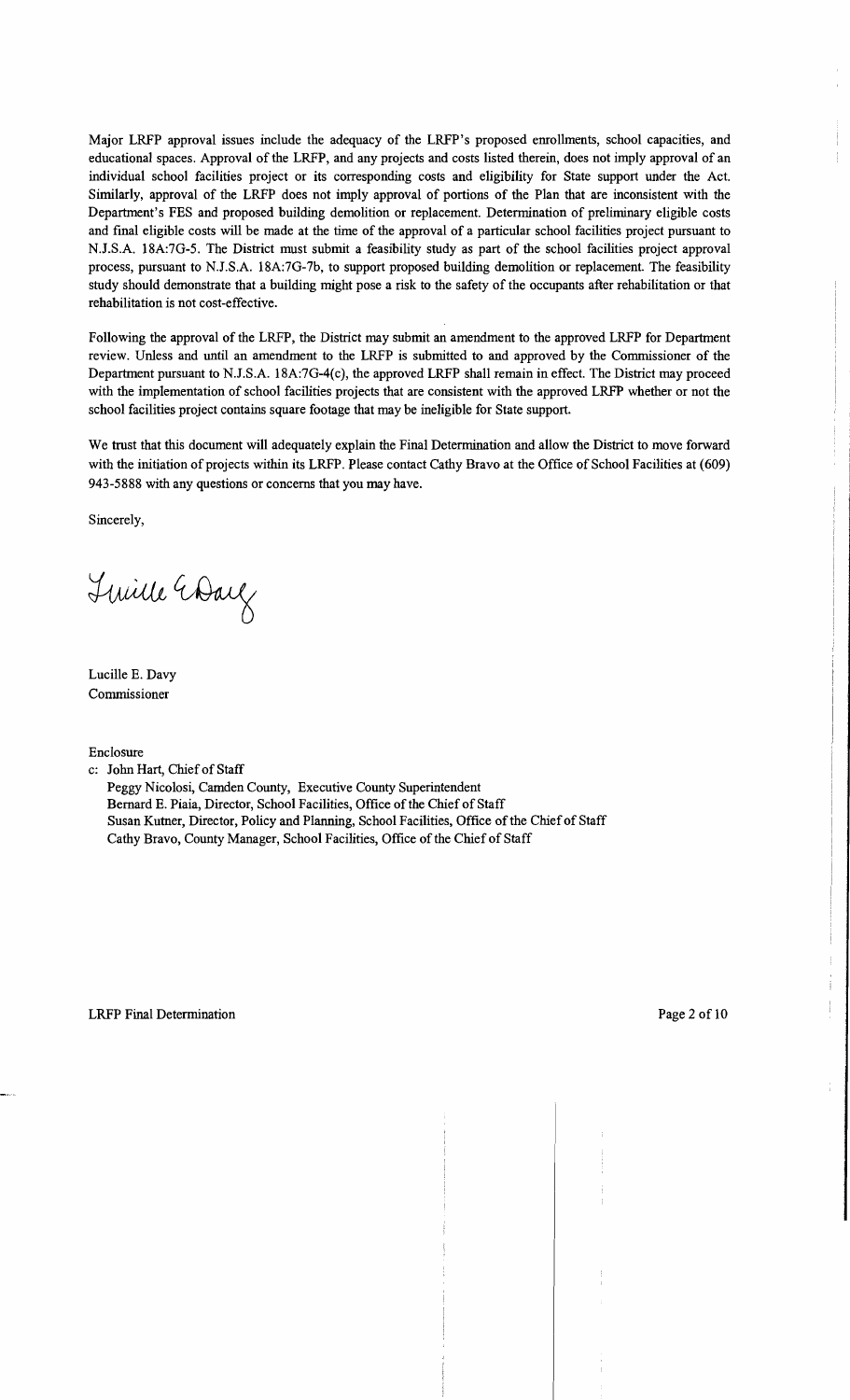# LONG-RANGE FACILITIES PLAN **Final Determination Summary**

# Chesilhurst School District

The Department of Education (Department) has completed its review of the Long-Range Facilities Plan (LRFP or Plan) submitted by the Chesilhurst School District (District) pursuant to the Educational Facilities Construction and Financing Act, P.L. 2000, *c.n* (N.J.S.A. l8A:7G-l *et seq.)* (Act), N.J.A.C. 6A:26-l et seq. (Educational Facilities Code), and the Facilities Efficiency Standards (FES).

This is the Department's Final Determination Sununary (Sununary) of the LRFP. The Summary is based on the standards set forth in the Act, the Educational Facilities Code, the FES, District entered data in the LRFP and Project Application and Tracking System (LRFP website), and District supplied supporting documentation. The Sununary consists of nine sections. The referenced reports in *italic* text are standard LRFP reports available on the Department's LRFP website.

## 1. Inventory Overview

The District provides services for students in grades PK3-6. The predominant existing school grade configuration is K-6. The predominant proposed school grade configuration is K-8. The District is classified as an "Over 55 ECPA" district for funding purposes.

The District identified existing and proposed schools, sites, buildings, playgrounds, playfields, and parking lots in its LRFP. The total number of existing and proposed district-owned or leased schools, sites, and buildings are listed in Table 1. A detailed description of each asset can be found in the LRFP website report titled *"Site Asset Inventory Report. "* 

|                                                      | <b>Existing</b> | <b>Proposed</b> |
|------------------------------------------------------|-----------------|-----------------|
| Sites:                                               |                 |                 |
| <b>Total Number of Sites</b>                         |                 |                 |
| Number of Sites with no Buildings                    |                 |                 |
| Number of Sites with no Instructional Buildings      |                 |                 |
| <b>Schools and Buildings:</b>                        |                 |                 |
| <b>Total Number of Schools</b>                       |                 |                 |
| <b>Total Number of Instructional Buildings</b>       |                 |                 |
| Total Number of Administrative and Utility Buildings |                 |                 |
| <b>Total Number of Athletic Facilities</b>           |                 |                 |
| <b>Total Number of Parking Facilities</b>            |                 |                 |
| <b>Total Number of Temporary Facilities</b>          |                 |                 |

#### Table 1: Inventory Summary

As directed by the Department, incomplete school facilities projects that have project approval from the Department are represented as "existing" in the Plan. District schools with incomplete approved projects that include new construction or the reconfiguration of existing program space are as follows:  $n/a$ .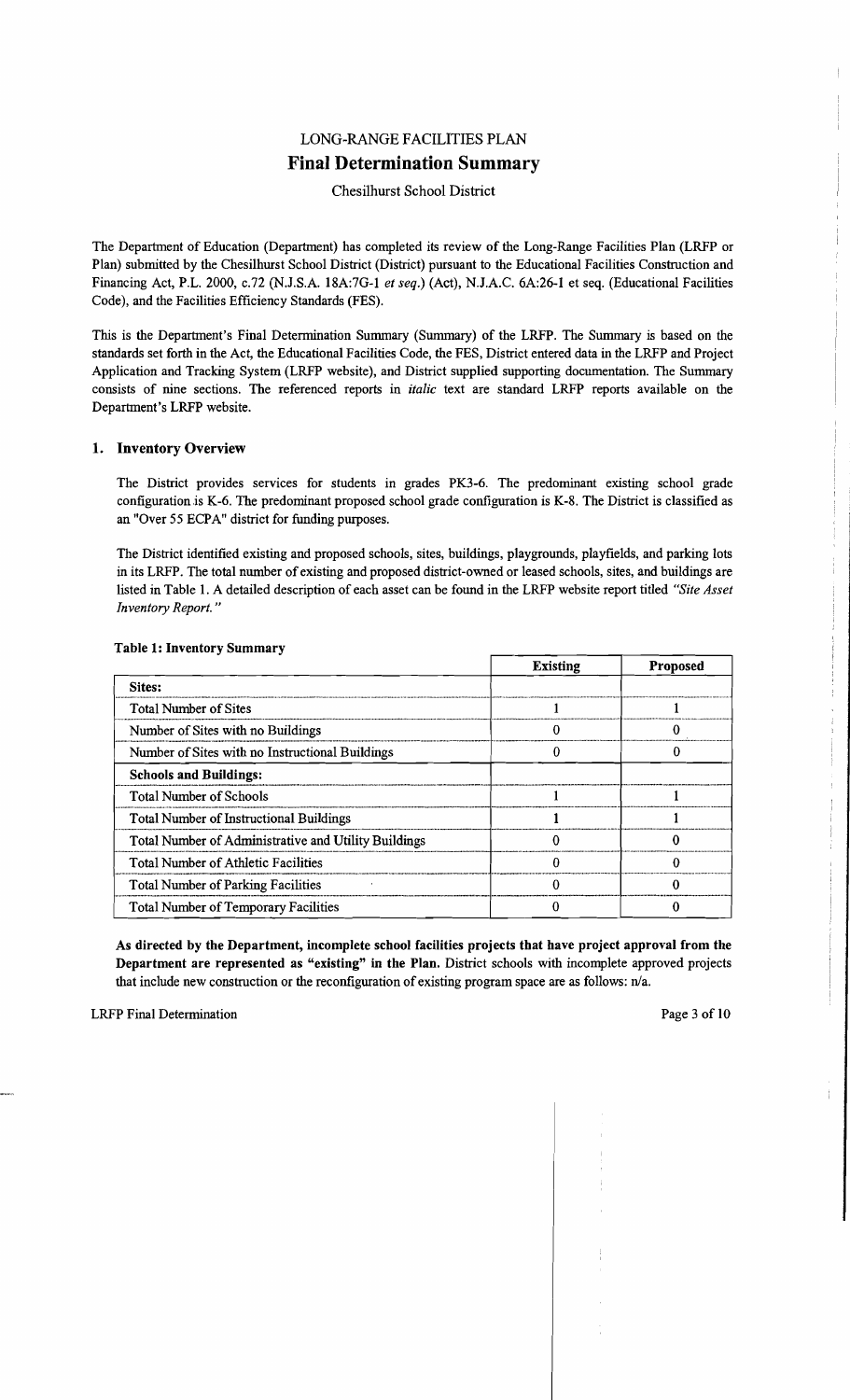Major conclusions are as follows:

- The District is proposing to maintain the existing number of District-owned or leased sites.
- The District is proposing to maintain the existing number of District-owned or operated schools.
- The District is proposing to maintain the existing number of District-owned or leased instructional buildings. The District is proposing to none selected the existing number of District-owned or leased non-instructional buildings.

FINDINGS The Department has determined that the proposed inventory is adequate for review of the District's LRFP. However, the LRFP determination does not imply approval of an individual school facilities project listed within the LRFP. The District must submit individual project applications for project approval. If building demolition or replacement is proposed, the District must submit a feasibility study, pursuant to N.J.S.A. 18A:7G-7b, as part of the application for the specific school facilities project.

# 2. K-12 Enrollments

The District determined the number of students, or "proposed enrollments," to be accommodated in the LRFP on a district-wide basis and in each schooL The District's existing and proposed enrollments for grades K-12 and the cohort-survival projection provided by the Department on the LRFP website are listed in Table 2. Detailed information can be found in the LRFP website report titled *"Enrollment Projection Detail.* " Existing and proposed school enrollments and grade alignments can be found in the report titled *"Enrollment and School Grade Alignment.* " An analysis of preschool enrollments is provided in Section 3.

|                             | <b>Actual Enrollments</b><br>2005 | <b>District Proposed</b><br><b>Enrollments</b> | <b>Department's LRFP</b><br><b>Website Projection</b> |
|-----------------------------|-----------------------------------|------------------------------------------------|-------------------------------------------------------|
| Grades K-5, including SCSE  |                                   |                                                | 123                                                   |
| Grades 6-8, including SCSE  |                                   |                                                |                                                       |
| Grades 9-12, including SCSE |                                   |                                                |                                                       |
| <b>District K-12 Totals</b> | 106                               | 105                                            |                                                       |

#### Table 2: K-12 Enrollment Comparison

*"SCSE"* = *Self-Contained Special Education* 

Major conclusions are as follows:

- The District did not elect to use the Department's LRFP website projection. Supporting documentation was submitted to the Department as required to justify the proposed enrollments.
- The District is planning for increasing enrollments.

FINDINGS The Department has determined that the District's proposed enrollments are supportable for review of the District's LRFP. The Department will require a current enrollment projection at the time an application for a school facilities project is submitted incorporating the District's most recent Fall Enrollment Report in order to verify that the LRFP's planned capacity continues to be appropriate for enrollments.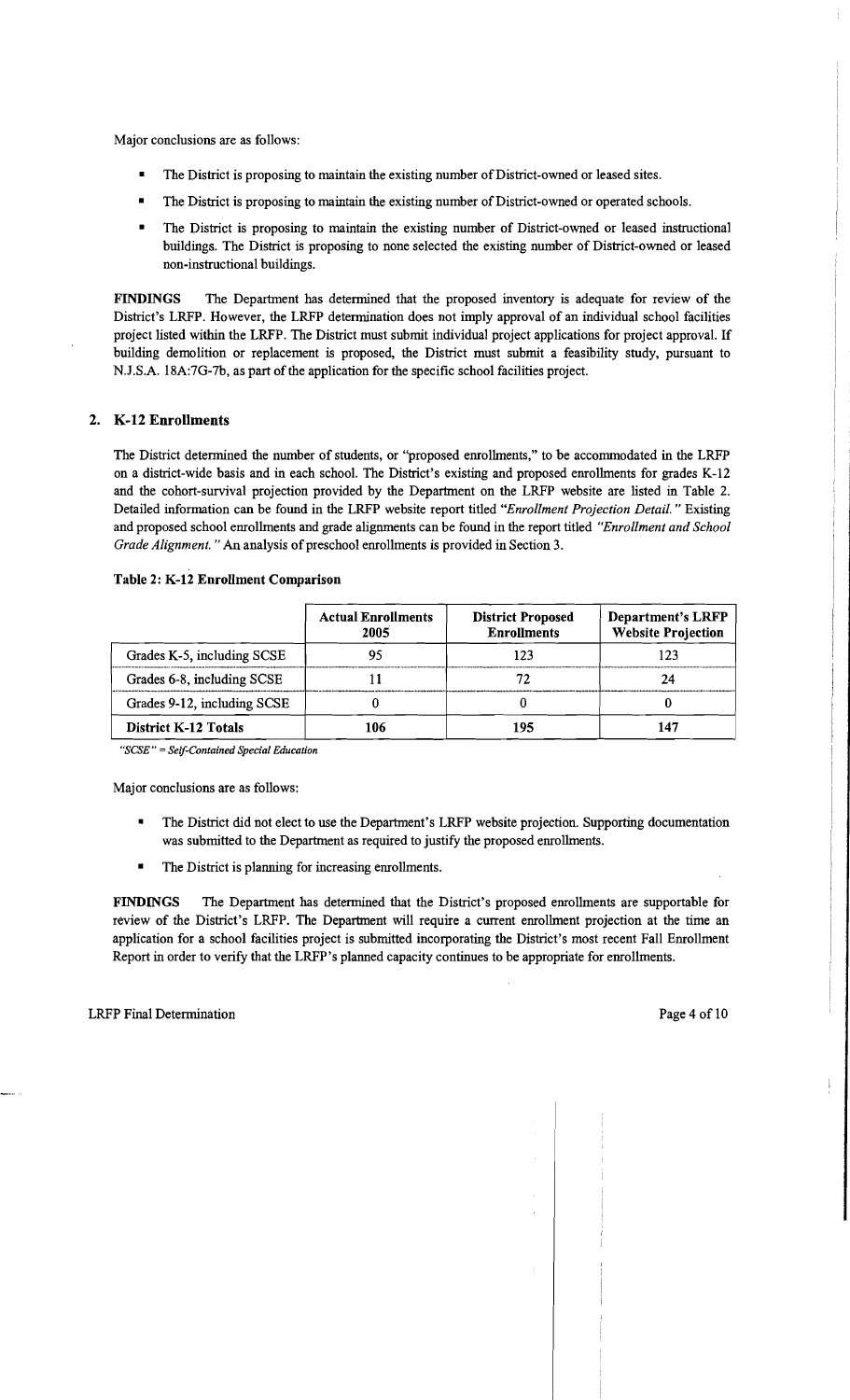## 3. Preschool Enrollments

The District identified the preschool universe for five-year planning purposes. Preschool emollments include three year olds, if applicable, four year olds, and special education students.

Table 3 summarizes existing and proposed preschool emollments in District and private provider facilities. Proposed private provider use is based on 2007-08 projections by the Department's Office of Early Childhood.

#### Table 3: Preschool Enrollments

|                          | <b>Total Preschool</b> | <b>District</b> | <b>Private Provider</b> |
|--------------------------|------------------------|-----------------|-------------------------|
| Actual (2005-06)         |                        |                 |                         |
| <b>District Proposed</b> | 28                     | 28              |                         |

Major conclusions are as follows:

- The District does not provide a preschool program for three year olds and a half day preschool program for four year olds.
- The District does not utilize private providers to accommodate preschool students.

FINDINGS The Department has determined that the District-proposed preschool emollments are adequate for review of the District's LRFP. The Department will require a current emollment projection at the time an application for a school facilities project is submitted incorporating the District's most recent Fall Emollment Report and an update on private provider emollments in order to verify that the LRFP's planned capacity continues to meet District emollments.

## 4. FES and District Practices Capacity

The proposed room inventories for each school were analyzed to determine whether the LRFP provides adequate capacity for the proposed emollments. Two capacity calculation methods, called *"FES Capacity"* and *"District Practices Capacity,"* were used to assess existing and proposed school capacity in accordance with the FES and District program delivery practices. A third capacity calculation, called *"Functional Capacity, "*  determines Unhoused Students and potential State support for school facilities projects. Functional Capacity is analyzed in Section 5 of this Summary.

*• FES Capacity* only assigns capacity to pre-kindergarten *(if district-owned or operated),* kindergarten, general, and self-contained special education classrooms. No other room types are considered to be capacity-generating. Class size is based on the FES and is prorated for classrooms that are sized smaller than FES classrooms. FES Capacity is most accurate for elementary schools, or schools with non-departmentalized programs, in which instruction is "homeroom" based. This capacity calculation may also be accurate for middle schools depending upon the program structure. However, this method usually significantly understates available high school capacity since specialized spaces that are typically provided in lieu of general classrooms are not included in the capacity calculations.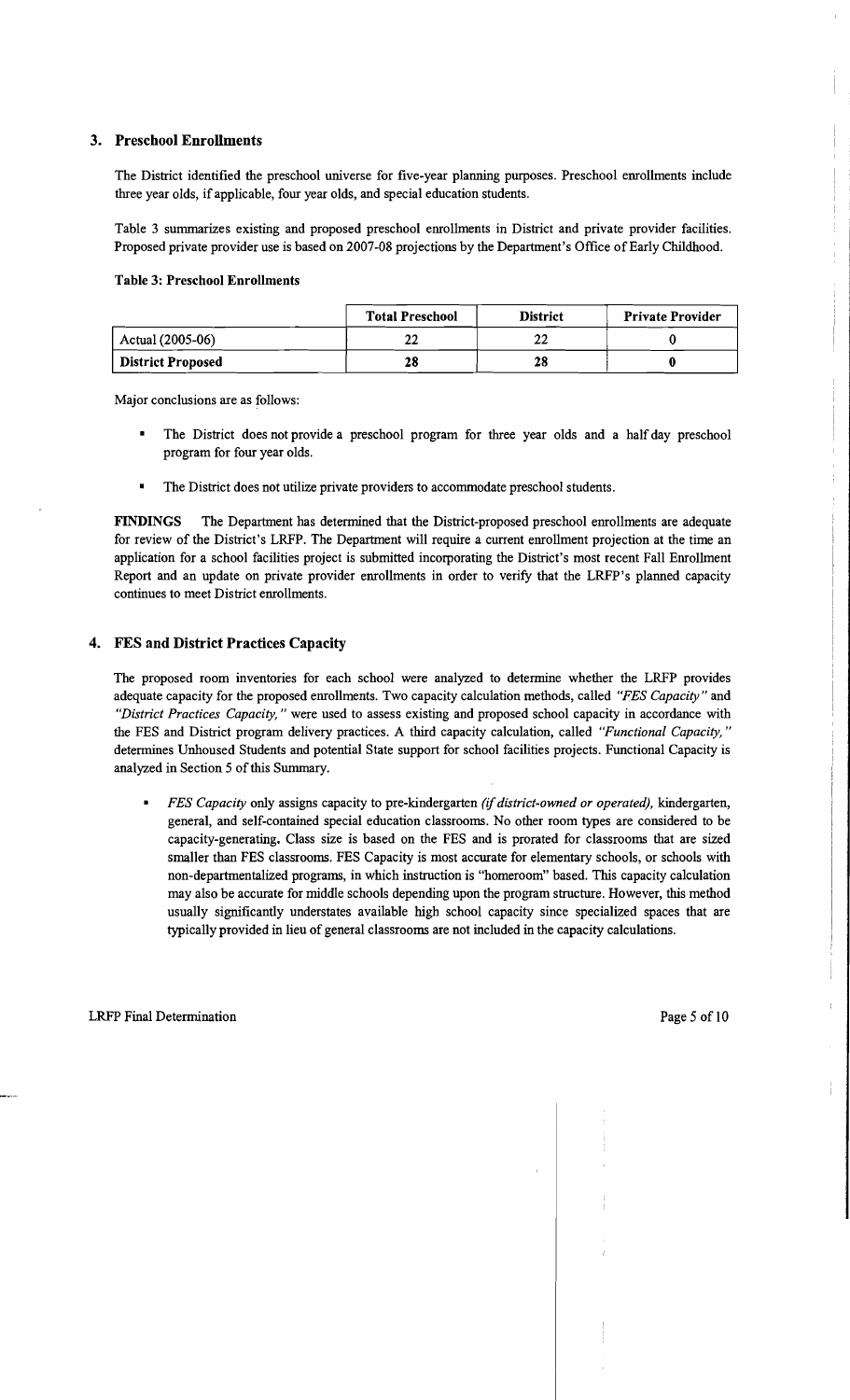*District Practices Capacity allows the District to include specialized room types in the capacity* calculations and adjust class size to reflect actual practices. This calculation is used to review capacity and enrollment coordination in middle and high schools.

A capacity utilization factor in accordance with the FES is included in both capacity calculations. A 90% capacity utilization rate is applied to classrooms serving grades K-8. An 85% capacity utilization rate is applied to classrooms serving grades 9-12. No capacity utilization factor is applied to preschool classrooms.

Table 4 provides a summary of existing and proposed district-wide capacities. Detailed information can be found in the LRFP website report titled *"FES and District Practices Capacity. "* 

|                                          | <b>Total FES Capacity</b> | <b>Total District Practices Capacity</b> |
|------------------------------------------|---------------------------|------------------------------------------|
| $(A)$ Proposed Enrollments               | 209                       | 209                                      |
| (B) Existing Capacity                    | 51                        | 156                                      |
| <i>*Existing Capacity Status (B)-(A)</i> | -58                       | -53                                      |
| (C) Proposed Capacity                    | 183                       | 208                                      |
| <i>*Proposed Capacity Status (C)-(A)</i> | -26                       | -                                        |

#### Table 4: FES and District Practices Capacity Summary

'" *Positive numbers signify surplus capacity; negative numbers signify inadequate capacity. Negative values for District Practices capacity are acceptable* if*proposed enrollments do not exceed* 1*00% capacity utilization.* 

Major conclusions are as follows:

- The District has appropriately coordinated proposed school capacities and enrollments in the LRFP.
- Adequate justification has been provided by the District if capacity for a school deviates from the proposed enrollments by more than 5%.

FINDINGS The Department has determined that proposed District capacity, in accordance with the proposed enrollments, is adequate for review of the District's LRFP. The Department will require a current enrollment projection at the time an application for a school facilities project is submitted, incorporating the District's most recent Fall Enrollment Report, in order to verify that the LRFP's planned capacity meets the District's updated enrollments.

## 5. Functional Capacity and Unhoused Students Prior to Proposed Work

*Functional Capacity* was calculated and compared to proposed enrollments to provide a preliminary estimate of Unhoused Students and new construction funding eligibility. Functional Capacity is the adjusted gross square feet of a school building *(total gross square feet minus excluded space)* divided by the minimum area allowance per Full-time Equivalent student for the grade level contained therein. Unhoused Students is the number of students projected to be enrolled in the District that exceeds the Functional Capacity of the District's schools pursuant to NJ.A.C. 6A:26-2.2(c).

*"Excluded Square Feet"* in the LRFP Functional Capacity calculation includes (I) square footage exceeding the FES for any pre-kindergarten, kindergarten, general education, or self-contained special education classroom;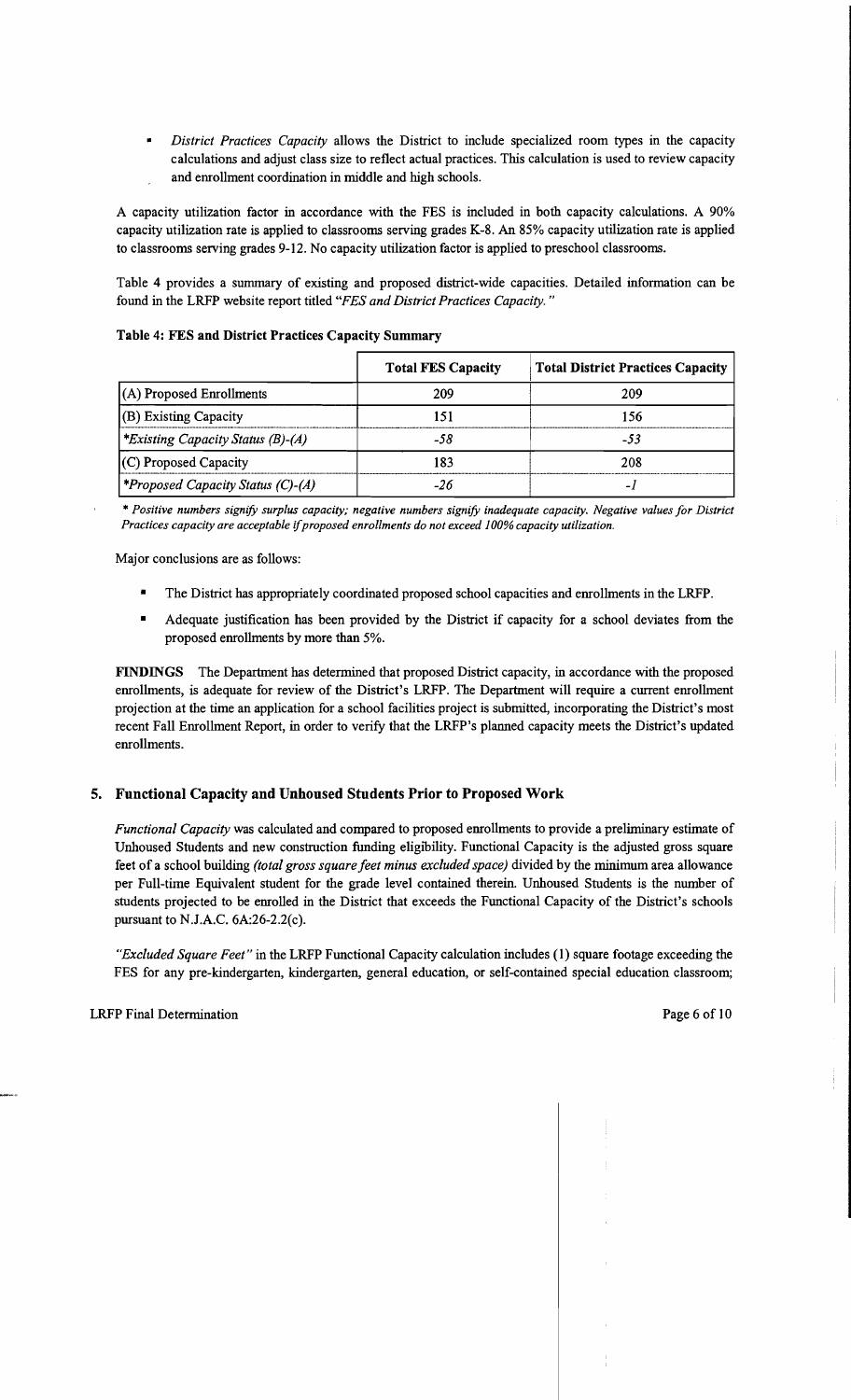(2) grossing factor square footage *(corridors, stairs, mechanical rooms, etc.)* that exceeds the FES allowance, and (3) square feet proposed to be demolished or discontinued from use. Excluded square feet may be revised during the review process for individual school facilities projects.

Table 5 provides a preliminary assessment of Functional Capacity, Unhoused Students, and Estimated Maximum Approved Area for the various grade groups in accordance with the FES. Detailed information concerning the calculation and preliminary excluded square feet can be found in the LRFP website reports titled *"Functional Capacity and Unhoused Students"* and *"Functional Capacity Excluded Square Feet."* 

|                        |               | в<br>Estimated         |                       | D                 | $E = C \times D$                              |
|------------------------|---------------|------------------------|-----------------------|-------------------|-----------------------------------------------|
|                        | A<br>Proposed | Existing<br>Functional | $C = A-B$<br>Unhoused | Area<br>Allowance | <b>Estimated Maximum</b><br>Approved Area for |
|                        | Enrollment    | Capacity               | Students              | (gsf/students)    | <b>Unhoused Students</b>                      |
| Preschool (PK)         | 14            | σ                      | 7                     | 125.00            | 879                                           |
| Elementary $(K-5)$     | 123           | 61                     | 62                    | 125.00            | 7,720                                         |
| Middle $(6-8)$         | 72            | 36                     | 36                    | 134.00            | 4,844                                         |
| $High(9-12)$           | 0             | 0                      | 0                     | 151.00            |                                               |
| <b>District Totals</b> | 209           | 104                    |                       |                   |                                               |

Table 5: Functional Capacity and Unhoused Students Prior to Proposed Work

Major conclusions are as follows:

- The calculations for "Estimated Existing Functional Capacity" none selected school facilities projects that have been approved by the Department but were not under construction or complete at the time of Plan submission.
- The District, based on the preliminary LRFP assessment, does not have Unhoused Students for the following FES grade groups: n/a.
- The District, based on the preliminary LRFP assessment, has Unhoused Students for the following FES grade groups: Grades PK, K-5, 6-8.
- The District is not proposing to demolish or discontinue the use of existing District-owned instructional space. The Functional Capacity calculation excludes square feet proposed to be demolished or discontinued for the following FES grade groups: n/a.

FINDINGS Functional Capacity and Unhoused Students calculated in the LRFP are preliminary estimates. Justification for square footage in excess of the FES and the determination of additional excluded square feet, Preliminary Eligible Costs (PEC), and Final Eligible Costs (FEC) will be included in the review process for specific school facilities projects. A feasibility study undertaken by the District is required if building demolition or replacement is proposed per N.J.A.C. 6A:26-2.3(b)(10).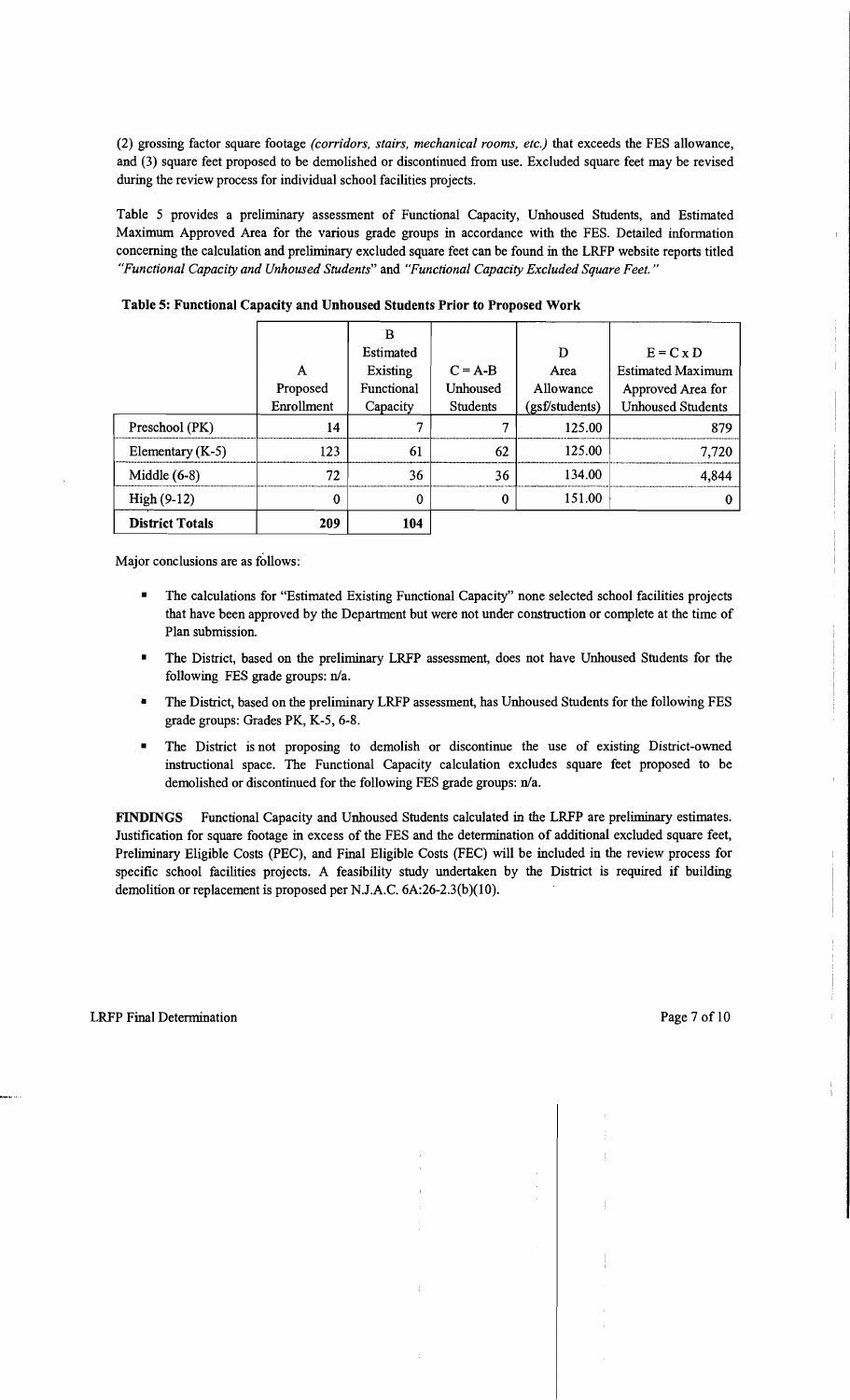# 6. Proposed Work

The District was instructed to review the condition of its facilities and sites and to propose corrective *"system"*  and *"inventory"* actions in its LRFP. *"System"* actions upgrade existing conditions without changing spatial configuration or size. Examples of system actions include new windows, ftnishes, and mechanical systems. *"Inventory"* actions address space problems by removing, adding, or altering sites, schools, buildings and rooms. Examples of inventory actions include building additions, the reconfiguration of existing walls, or changing room use.

Table 6 sunnnarizes the type of work proposed in the District's LRFP for instructional buildings. Detailed information can be found in the LRFP website reports titled *"Site Asset Inventory," "LRFP Systems Actions Summary,* " *and "LRFP Inventory Actions Summary. "* 

| <b>Type of Work</b>                                            | Work Included in LRFP |
|----------------------------------------------------------------|-----------------------|
| <b>System Upgrades</b>                                         | Yes                   |
| <b>Inventory Changes</b>                                       |                       |
| Room Reassignment or Reconfiguration                           | Yes                   |
| <b>Building Addition</b>                                       | Yes                   |
| New Building                                                   | N٥                    |
| Partial or Whole Building Demolition or Discontinuation of Use | Nο                    |
| New Site                                                       | N٥                    |

Table 6: Proposed Work for Instructional Building

Major conclusions are as follows:

- The District has proposed system upgrades in one or more instructional buildings.
- The District has proposed inventory changes, including new construction, in one or more instructional buildings.
- The District has not proposed new construction in lieu of rehabilitation in one or more instructional buildings.

Please note that costs represented in the LRFP are for capital planning purposes only. Estimated costs are not intended to represent preliminary eligible costs or fInal eligible costs of approved school facilities projects.

The Act (NJ.S.A. 18A:7G-7b) provides that all school facilities shall be deemed suitable for rehabilitation unless a pre-construction evaluation undertaken by the District demonstrates to the satisfaction of the Conunissioner that the structure might pose a risk to the safety of the occupants even after rehabilitation or that rehabilitation is not cost-effective. Pursuant to N.J.A.C.  $6A:26-2.3(b)(10)$ , the Commissioner may identify school facilities for which new construction is proposed in lieu of rehabilitation for which it appears from the information presented that new construction is justifted, provided, however, that for such school facilities so identified, the District must submit a feasibility study as part of the application for the specific school facilities project. The cost of each proposed building replacement is compared to the cost of additions or rehabilitation required to eliminate health and safety deftciencies and to achieve the District's progrannnatic model.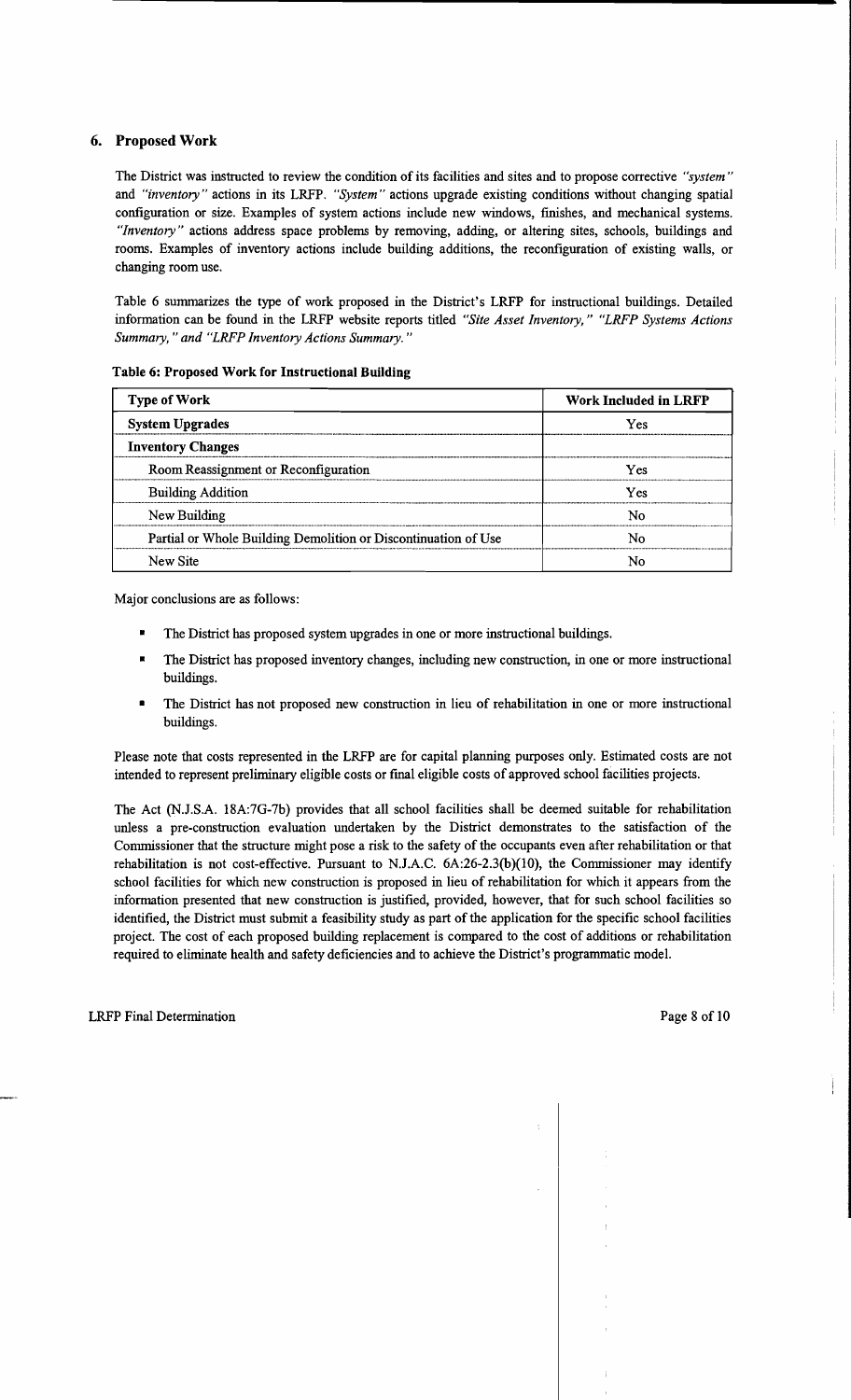Facilities used for non-instructional or non-educational purposes are ineligible for State support under the Act. However, projects for such facilities shall be reviewed by the Department to determine whether they are consistent with the District's LRFP and whether the facility, if it is to house students (full or part time) conforms to educational adequacy requirements. These projects shall conform to all applicable statutes and regulations.

FINDINGS The Department has determined that the proposed work is adequate for review of the District's LRFP. However, Department approval of proposed work in the LRFP does not imply that the District may proceed with a school facilities project. The District must submit individual project applications with cost estimates for Department project approval. Both school facilities project approval and other capital project review require consistency with the District's approved LRFP.

# 7. Functional Capacity and Unhoused Students After Completion of Proposed Work

The *Functional Capacity* of the District's schools *after* completion of the work proposed in the LRFP was calculated to highlight any remaining Unhoused Students.

Table 7 provides a preliminary assessment of Unhoused Students and Estimated Remaining Maximum Area after completion of new construction proposed in the LRFP, if applicable. Detailed information concerning the calculation can be found in the website report titled *"Functional Capacity and Unhoused Students."* 

|                        | <b>Estimated</b> |            |                |                | Estimated       |
|------------------------|------------------|------------|----------------|----------------|-----------------|
|                        | Maximum          |            | Proposed       |                | Maximum Area    |
|                        | Approved Area    |            | Functional     | Unhoused       | for Unhoused    |
|                        | for Unhoused     | Total New  | Capacity after | Students after | <b>Students</b> |
|                        | <b>Students</b>  | <b>GSF</b> | Construction   | Construction   | Remaining       |
| Preschool (PK)         | 879              | 1,376      | 18             | 0              |                 |
| Elementary $(K-5)$     | 7,720            | 12,085     | 156            | 0              |                 |
| Middle $(6-8)$         | 4,844            | 7,074      | 91             | $\Omega$       | O               |
| $High(9-12)$           | 0                |            | 0              | 0              |                 |
| <b>District Totals</b> |                  | 20,535     | 264            |                |                 |

Table 7: Functional Capacity and Unhoused Students After Completion of Proposed Work

Major conclusions are as follows:

- New construction is proposed for the following grade groups: Grades PK, K-5, 6-8.
- Proposed new construction exceeds the estimated maximum area allowance for Unhoused Students prior to the completion ofthe proposed work for the following grade groups: Grades PK, K-5, 6-8.
- The District, based on the preliminary LRFP assessment, will not have Unhoused Students after completion of the proposed LRFP work for the following grade groups: Grades PK, K-5, 6-8.